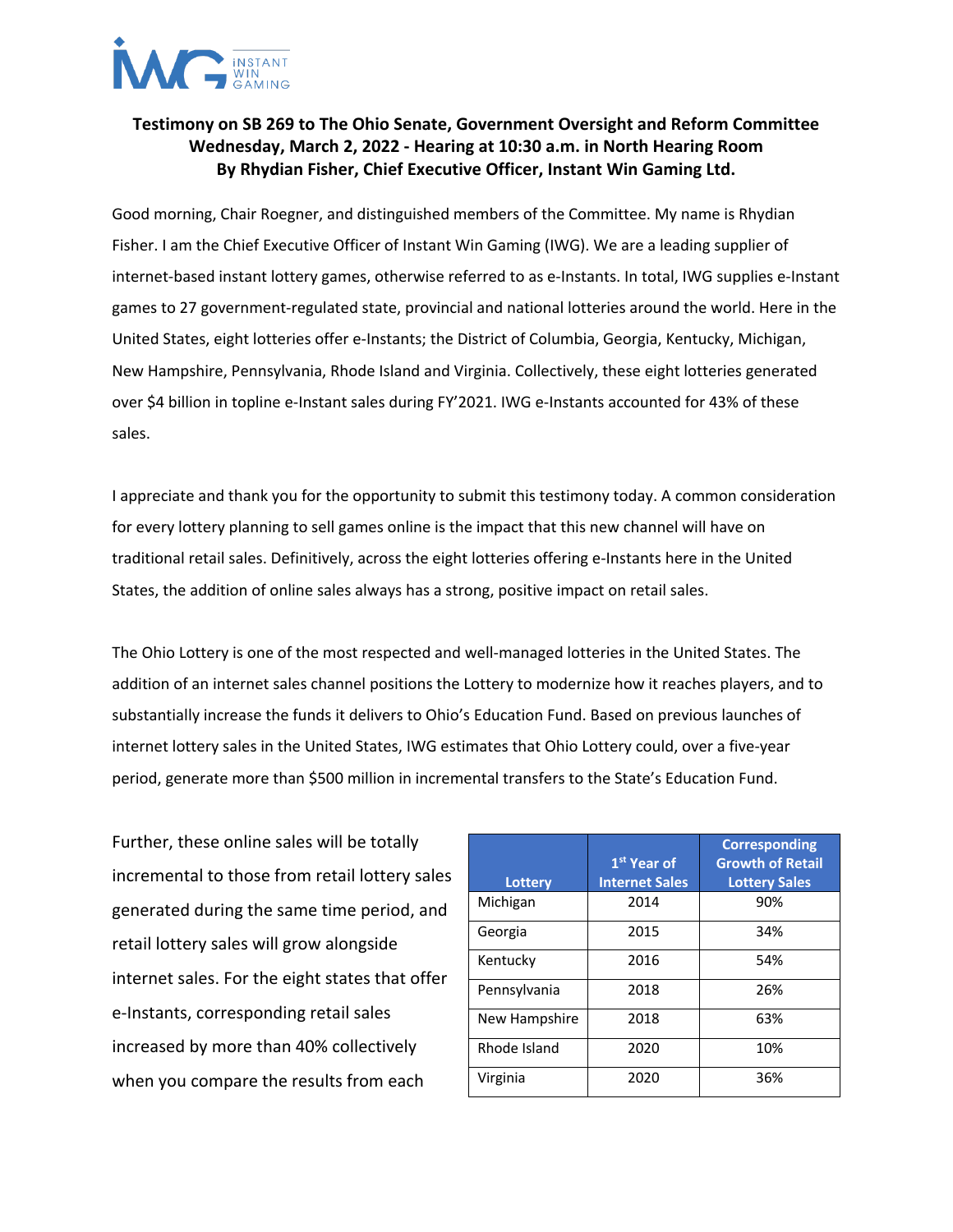

lottery's fiscal year just prior to the launch of internet sales to results from the most recent fiscal year.



The Michigan Lottery has been selling lottery games online since 2014. In February 2022, just a few weeks ago, the Michigan Lottery announced its seventh straight record year of transfers to the School Aid Fund. This record-breaking streak began in their FY'2015, the first full fiscal year that they offered internet sales.

During this seven-year period, annual retailer commissions increased to \$371

million; an 82% increase. Simply put, Michigan Lottery retailers have earned more commissions over the past seven years as compared to the time period before iLottery was offered.

While the results clearly show that retails sales grow alongside internet lottery sales, it is important to highlight key initiatives that lotteries have instituted to promote the retail experience to their online players:

*Prepaid Cards*: Lotteries that sell online market internet lottery prepaid cards that are exclusively sold at retail lottery outlets. Players purchase these cards from lottery retailers and then enter them into their internet lottery account. Retailers earn their standard selling commission for selling these prepaid cards.

*Crossover Games*: Lotteries that sell online regularly offer the same instant game across both their retail and online channels. Lotteries will incorporate a coupon with internet version of the game which awards free plays of the corresponding retail version of the game. As a result, new players, whose first ever purchases are online, also become retail lottery players.

*Prize Cashing at Retail*: Lotteries that sell online allow players to cash their winnings at retail locations. Players generate cashing vouchers from their online account. These vouchers are validated at a lottery